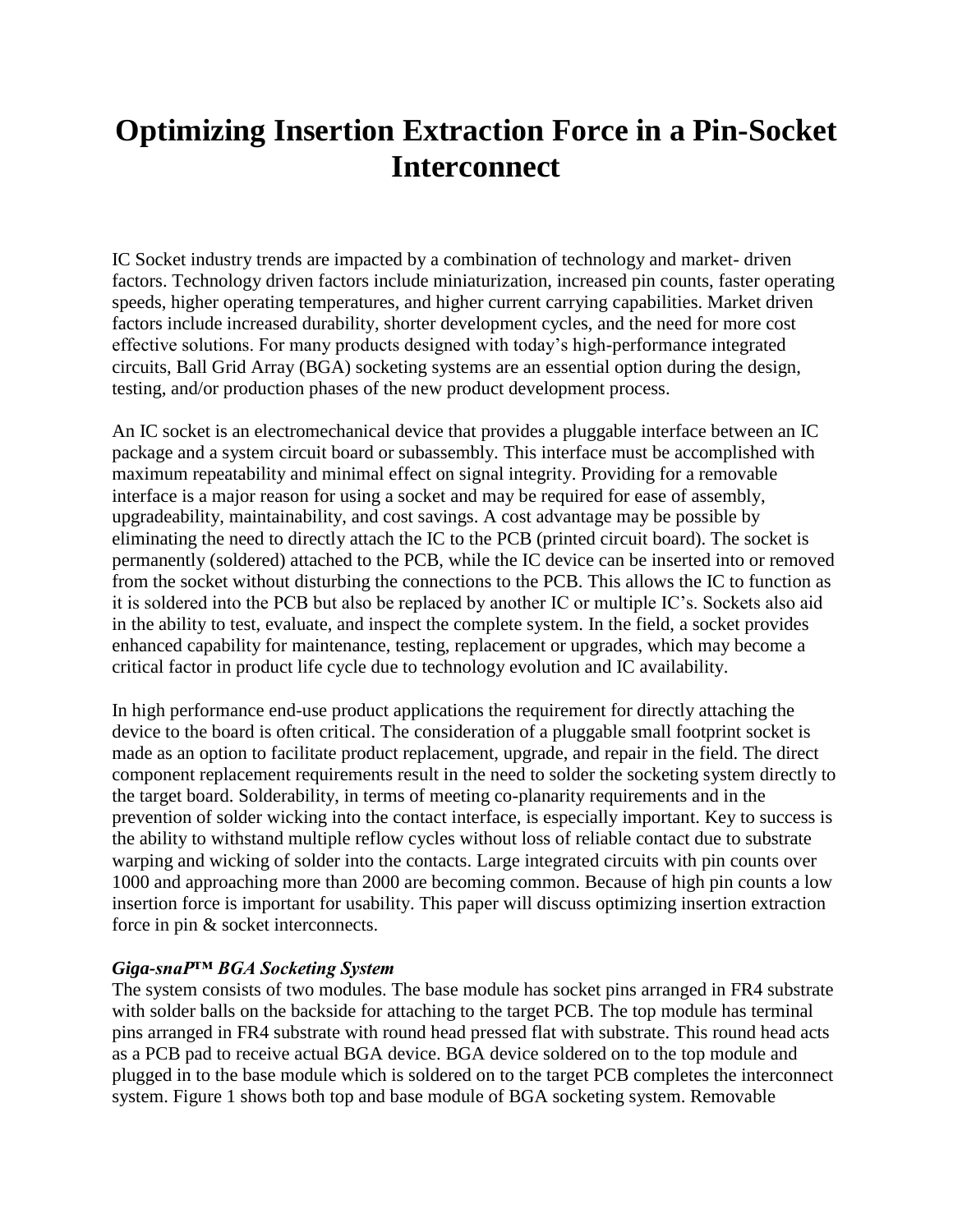interface requirements are generally stated in terms of the insertion/extraction force and number of insertion/extraction cycles a socket can support without degradation. Insertion/extraction forces become increasingly important as the number of pin count in the socket increases.



Figure 1: Giga-snaP™ BGA socketing system

## *Socket Pin Anatomy*

The socket pin consists of socket shell, contact clip, and solder ball. The socket shell is made of Brass Alloy 360 with 10 micro inch of gold over 100 micro inch of Nickel finish. The contact clip (heat-treated Beryllium Copper Alloy 172 with 10 micro inch of gold over 50 micro inch of Nickel finish) is press-fit into the socket shell. The solder ball (63% Tin 37% Lead) is attached to the tail of socket shell. Figure 2 shows socket pin details.



Figure 2: Socket pin cross-section

## *Contact Force*

The main function of the contact clip is to provide the required contact force for signal transmission with minimal loss. Material properties and contact geometry play a major role in determining the contact force. Contact clip has three fingers positioned in a circular fashion.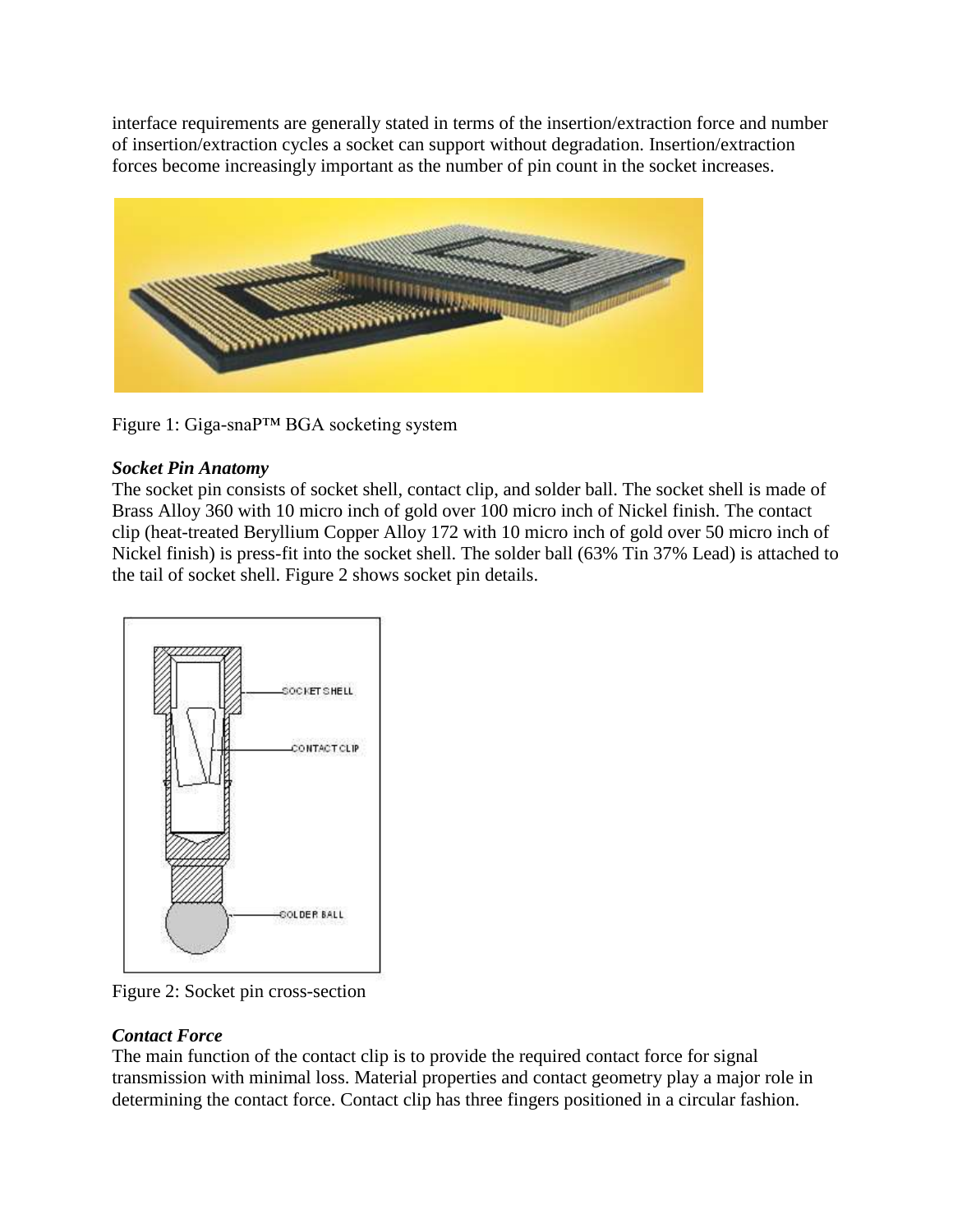Each finger is a cantilever beam. For a cantilever beam, the force versus deflection equation is shown below.

 $F = (D/4) E W (T/L) 3$ 

Where,  $F =$  Force due to deflection of the beam.  $D = Deflection$  $E =$  Elastic Modulus

 $W =$  Width of beam

 $T = Thickness$  of beam

 $L =$ Length of beam

By optimizing the contact geometry and elastic modulus, appropriate contact force is provided over the full range of operation conditions. Another important material property relevant to contact force is stress relaxation. Stress relaxation causes reduction of stress in the beam under load as a function of time and temperature. This causes insufficient contact force, which results in system failure. Heat-treated Beryllium Copper possesses high stress relaxation resistance.

### *Mating Mechanism*

There are two phases to the mating process, initial deflection of the beam (phase 1) and sliding to the final position (phase 2) after the beams are fully deflected. Thus the total force per contact depends on contact force (described in the previous paragraph) and the coefficient of friction due to this sliding action. The total mating force between the two modules (top and bottom) depends on contact force, coefficient of friction, additional force necessary to overcome misalignment of mating halves and dimensional variances of the substrate. It is very important to consider total mating force of mating halves as opposed to individual contact force.

#### *Experimental Setup*

Figure 3 shows the experimental setup. BGA socketing modules were developed for a 388-pin BGA device. The base module was soldered on to a daisy chained PCB. An alternate daisy chained BGA device was soldered on to the top module. Both modules were attached to the fixture set inside the Imada DPS-110R Force Gauge, which measures force when the modules are inserted and extracted. A Metra HIT 30M four-lead ohmmeter was used for all resistance measurements.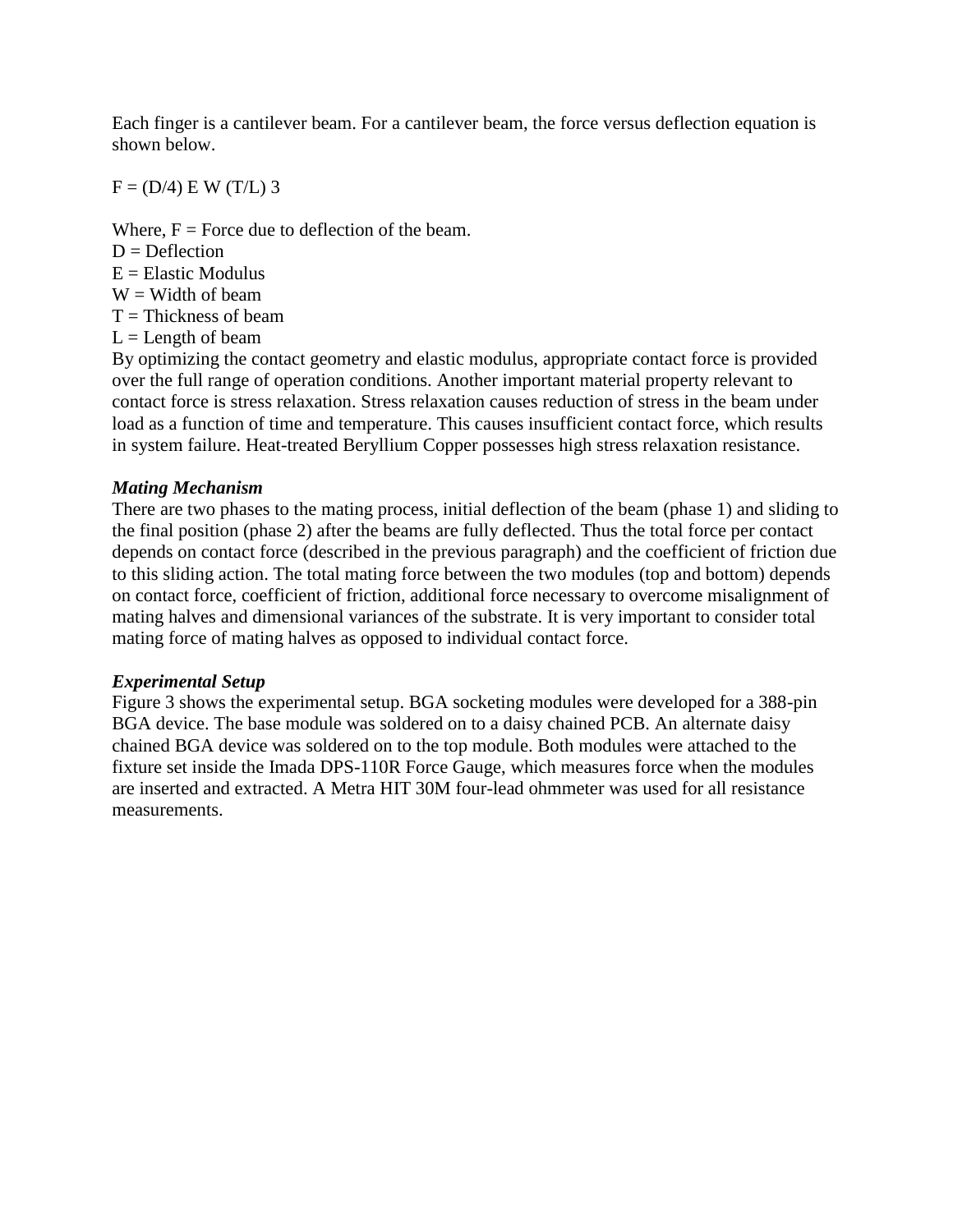

Figure 3: Insertion/Extraction test setup

## *Test Results*

A relationship between the insertion / extraction forces versus the number of cycles is shown in Figure 4 for the BGA388 socketing system. From the graph, it can be seen that initial insertion force for the complete system starts at 14kg and increasing to 22kg at 200 cycles. The resistance averaged .010 ohms/contact. The extraction force for the complete system starts at 7kg and increasing to 18kg at 200 cycles. Increase in total force at higher cycles is attributed to the friction factor. After 200 cycles, the top module was lubricated which brought the insertion and extraction force back to the initial stage, 14kg and 7kg respectively.



Figure 4: Insertion / Extraction data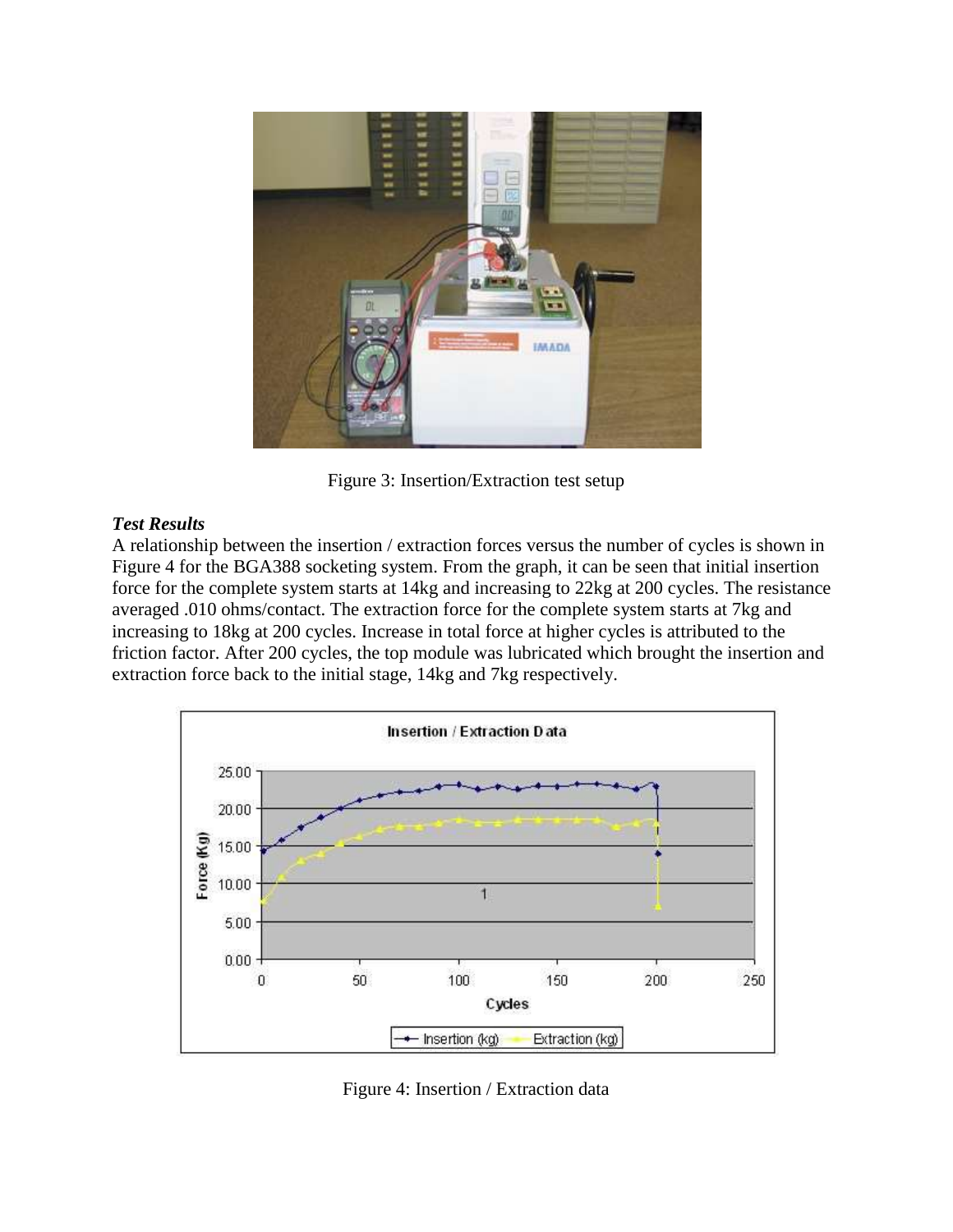The next test shows relation between force and deflection between two different Giga-snaP™ pin diameters (0.2mm and 0.25mm). The same test setup was repeated, but every 10 cycles the top module with different pin diameter was used alternatively. A consistent pattern seen in Figure 5 reveals 0.25mm diameter pin module has more insertion force due to more deflection of the contact clip. Thus by controlling contact clip deflection and frictional force due to sliding action, insertion and extraction force can be kept to minimum.



Figure 5: Effect of Deflection on Force

## *Conclusion*

Optimizing insertion and extraction force in a pin/socket interface was driven by a combination of technology factors including miniaturization and increasing pin counts. Market factors included both the need for low cost and durability. When considering insertion/extraction force, total force has to be evaluated. Contact force is a function of deflection, elastic modulus, and contact geometry. Additional force due to friction, misalignment of mating halves and positional tolerances of pins in the substrate can impact total force considerably. Stress relaxation resistance influences the durability of socketing system. The test data shows how one parameter (deflection of contact clip) affects the force. Further studies are being conducted to vary other parameters and assess their impact on contact force and socket performance.

## *Acknowledgment*

The author would like to thank Ken Krawza and Terry Johnson for their assistance with sample preparation and testing.

#### *Author*